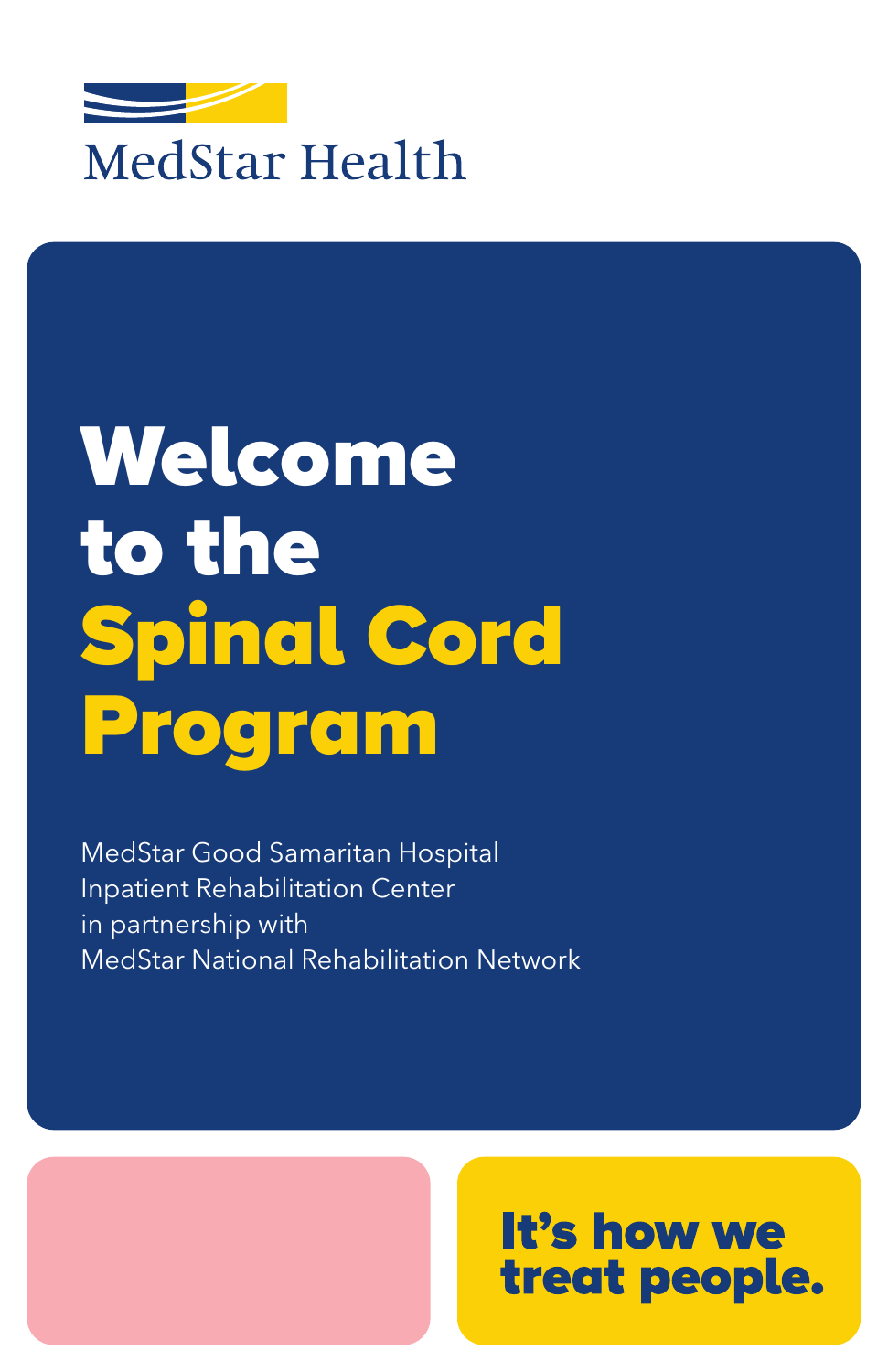### **Spinal Cord Program**

In the past, spinal cord injury often meant a life spent immobilized with little chance for interaction or participation in the outside world. Fortunately, recent advancements in medical and rehabilitation technology have allowed persons with spinal cord injuries to lead fulfilling lives and resume active roles in their families and communities—and, in some cases, their careers. The Comprehensive Integrated Inpatient Rehabilitation Program (CIIRP) at MedStar Good Samaritan Hospital has expertise to help spinal cord patients, including:

- A highly skilled group of professionals that plan each patient's care under the direction of a rehabilitation physician (physiatrist) from MedStar National Rehabilitation Network.
- Rehabilitation nurses who provide 24-hour care, bowel and bladder training, and skin care and education, as well as reinforce therapy modalities.
- Therapies that are specifically designed to help each patient regain control over his or her personal care, improve functional skills, and increase the level of independence.
- Speech language pathologists, who assist patients that have

difficulty with oral and or written communication, swallowing, or cognitive issues.

• A case manager who helps the patient and his or her family understand the recovery process and consider the options as the patient progresses from inpatient care to home health care, outpatient rehabilitation, and/or community services.

Our clinical staff works together as an interdisciplinary team to design a personalized rehabilitation program for each patient. The team helps patients attain their highest level of functioning and independence.

#### **What is a typical day like?**

- You will be busy.
- You will receive a daily schedule.
- You will be out of bed and involved in therapy, meals, and other activities as much as possible.
- During the fiscal year, which ended June 30, 2021, patients with a spinal cord injury received an average of 3.4 hours of therapy (physical therapy, occupational therapy, speech therapy) a day for a minimum of 5 days per week.
- Most patients participate in individual therapy with occasional group interaction.

#### **A year in review**

We cared for 55 patients with spinal cord injury (SCI) or disease during the fiscal year, which ended June 30, 2021. What did our patients look like?



#### **Where do our patients go after MedStar Good Samaritan Hospital?**



#### **How long did patients stay at MedStar Good Samaritan Hospital?**